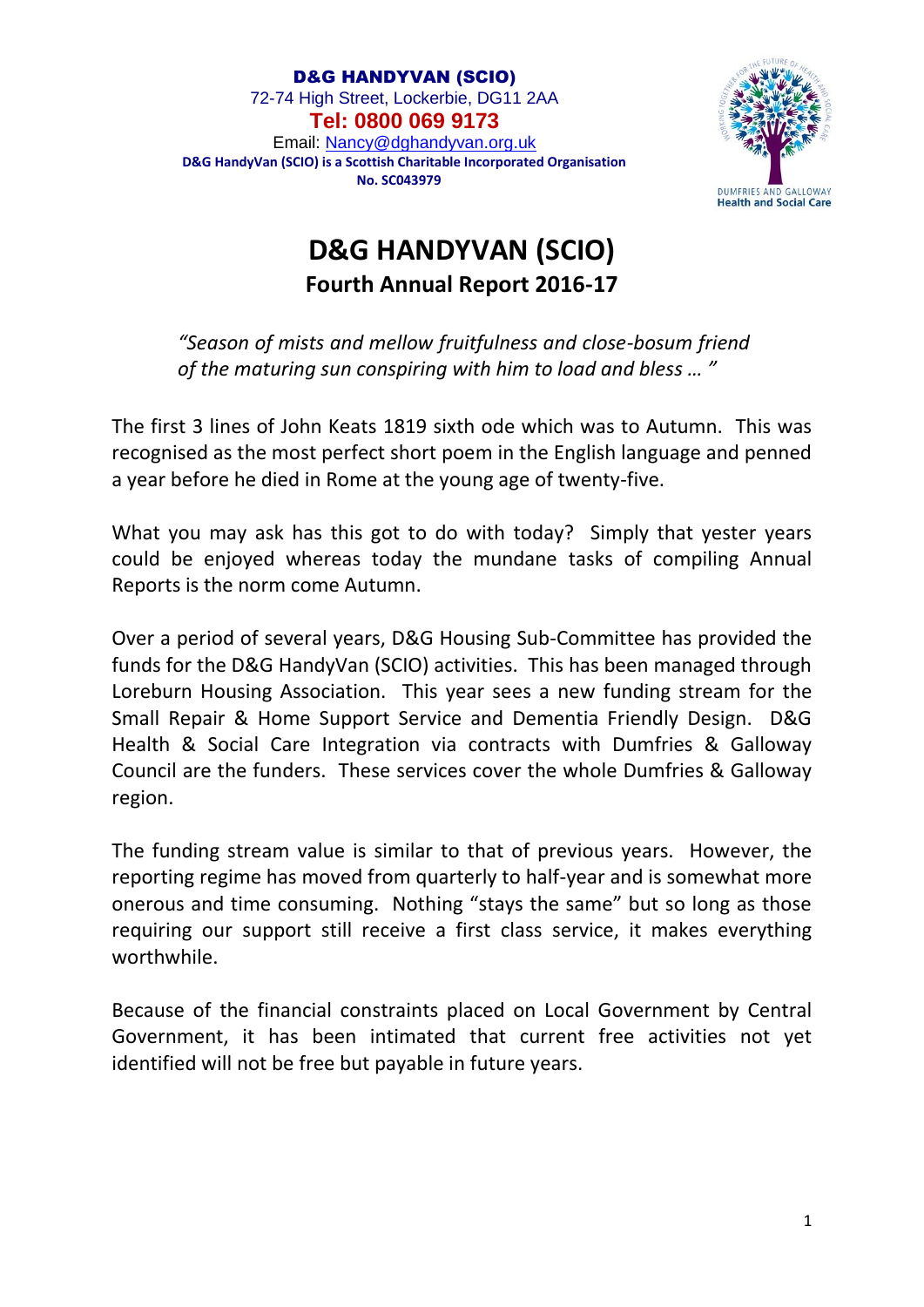

Board of Trustees' members remains at seven but I am pleased to report that Jayne Johnstone joined our team in May 2016 as the new Finance Officer. She brings a wealth of experience in all matters financial and will be an asset to D&G HandyVan (SCIO). I should add that she has a "classic touch" at doing window displays.

Staff and volunteer training is an ongoing activity and this year training took place on:-

- o Dementia Friendly Communities Session; and
- o First Aid Training.

Continued thanks to Brian Patterson for the design and continual upkeep of our website in a volunteer capacity.

Our seven volunteers placed across Dumfries & Galloway region do sterling work throughout the year and help us to function in a prompt and efficient manner. In fact, from time to time, during periods of hectic activity they have carried out D&G HandyVan (SCIO) jobs on their own to our, and the client's, satisfaction.

Back to D&G HandyVan (SCIO) and its activities! The number of Small Repair & Home Support referrals for 2016/17 was 1728 generating 2296 tasks. By the way, the Service Level Agreement stipulated we had to achieve 700 tasks – so we are doing very well!

The number of Dementia Friend Design jobs in 2016/17 was 170 generating 220 tasks, grossly underfunded. A matter we are currently attempting to redress.

A brief set of feedback examples are shown below so you can see what I have said is valid.

"Just so delighted with the 2 shelves Stuart put up for me. Can't praise the service highly enough. It took me three months to pluck up the courage to ask for help and so appreciate it."